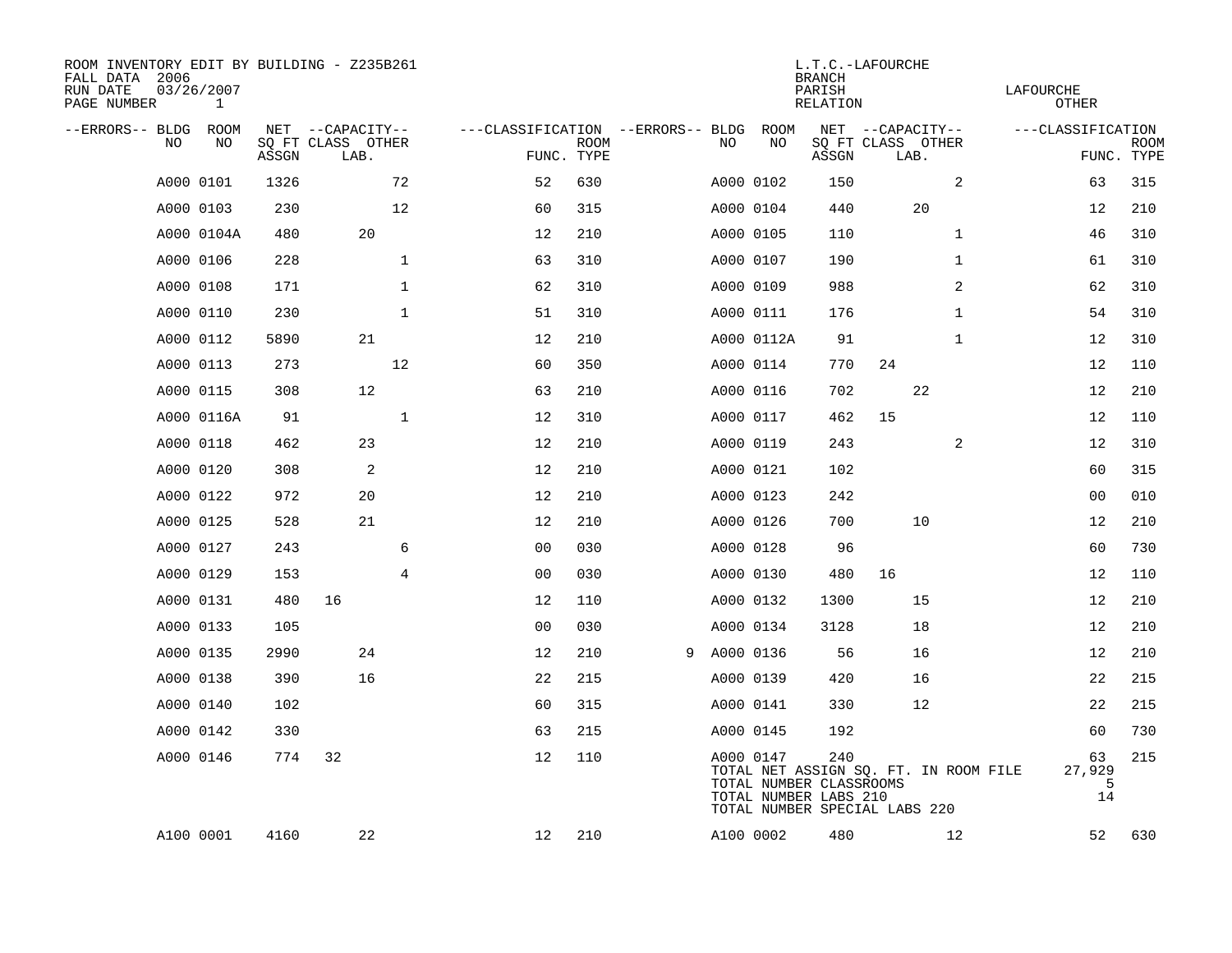| ROOM INVENTORY EDIT BY BUILDING - Z235B261<br>FALL DATA 2006<br>RUN DATE<br>PAGE NUMBER | 03/26/2007<br>2 |       |    |                                               |                                   |                           |           |            | L.T.C.-LAFOURCHE<br><b>BRANCH</b><br>PARISH<br>RELATION                                  |                                               |                                       | LAFOURCHE | OTHER                               |             |
|-----------------------------------------------------------------------------------------|-----------------|-------|----|-----------------------------------------------|-----------------------------------|---------------------------|-----------|------------|------------------------------------------------------------------------------------------|-----------------------------------------------|---------------------------------------|-----------|-------------------------------------|-------------|
| --ERRORS-- BLDG<br>NO.                                                                  | ROOM<br>NO      | ASSGN |    | NET --CAPACITY--<br>SQ FT CLASS OTHER<br>LAB. | ---CLASSIFICATION --ERRORS-- BLDG | <b>ROOM</b><br>FUNC. TYPE | NO.       | ROOM<br>NO | ASSGN                                                                                    | NET --CAPACITY--<br>SQ FT CLASS OTHER<br>LAB. |                                       |           | ---CLASSIFICATION<br>FUNC. TYPE     | <b>ROOM</b> |
| A100 0003                                                                               |                 | 480   | 15 |                                               | 12                                | 110                       | A100 0004 |            | 1288                                                                                     | 30                                            |                                       |           | 12                                  | 110         |
| A100 0005                                                                               |                 | 1288  | 30 |                                               | 12                                | 110                       | A100 0006 |            | 100                                                                                      |                                               | 4                                     |           | 0 <sub>0</sub>                      | 030         |
|                                                                                         | A100 0006B      | 100   |    | 2                                             | 00                                | 030                       | A100 0007 |            | 540                                                                                      |                                               | 15                                    |           | 12                                  | 210         |
| A100 0008                                                                               |                 | 400   | 20 |                                               | 12                                | 110                       | A100 0009 |            | 112                                                                                      |                                               |                                       |           | 00                                  | 030         |
| A100 0010                                                                               |                 | 340   |    | $\mathbf{1}$                                  | 62                                | 310                       | A100 0011 |            | 154                                                                                      |                                               | $\mathbf{1}$                          |           | 63                                  | 310         |
| A100 0012                                                                               |                 | 112   |    |                                               | 56                                | 315                       | A100 0013 |            | 154                                                                                      |                                               | 5                                     |           | 43                                  | 410         |
| A100 0014                                                                               |                 | 112   |    |                                               | 56                                | 315                       | A100 0015 |            | 1833                                                                                     |                                               | 16                                    |           | 12                                  | 210         |
| A100 0016                                                                               |                 | 480   | 12 |                                               | 12                                | 110                       | A100 0017 |            | 112                                                                                      |                                               |                                       |           | 0 <sub>0</sub>                      | 010         |
| A100 0018                                                                               |                 | 7396  |    | 22                                            | 12                                | 210                       | A100 0019 |            | 240<br>TOTAL NUMBER CLASSROOMS<br>TOTAL NUMBER LABS 210<br>TOTAL NUMBER SPECIAL LABS 220 |                                               | TOTAL NET ASSIGN SQ. FT. IN ROOM FILE |           | 72<br>19,457<br>5<br>$\overline{4}$ | 635         |
|                                                                                         | B000 0001       | 2160  |    |                                               | 72                                | 730                       |           |            | TOTAL NUMBER CLASSROOMS<br>TOTAL NUMBER LABS 210<br>TOTAL NUMBER SPECIAL LABS 220        |                                               | TOTAL NET ASSIGN SQ. FT. IN ROOM FILE |           | 2,160                               |             |
| C000 0001                                                                               |                 | 200   |    |                                               | 72                                | 760                       |           |            | TOTAL NUMBER CLASSROOMS<br>TOTAL NUMBER LABS 210<br>TOTAL NUMBER SPECIAL LABS 220        |                                               | TOTAL NET ASSIGN SQ. FT. IN ROOM FILE |           | 200                                 |             |